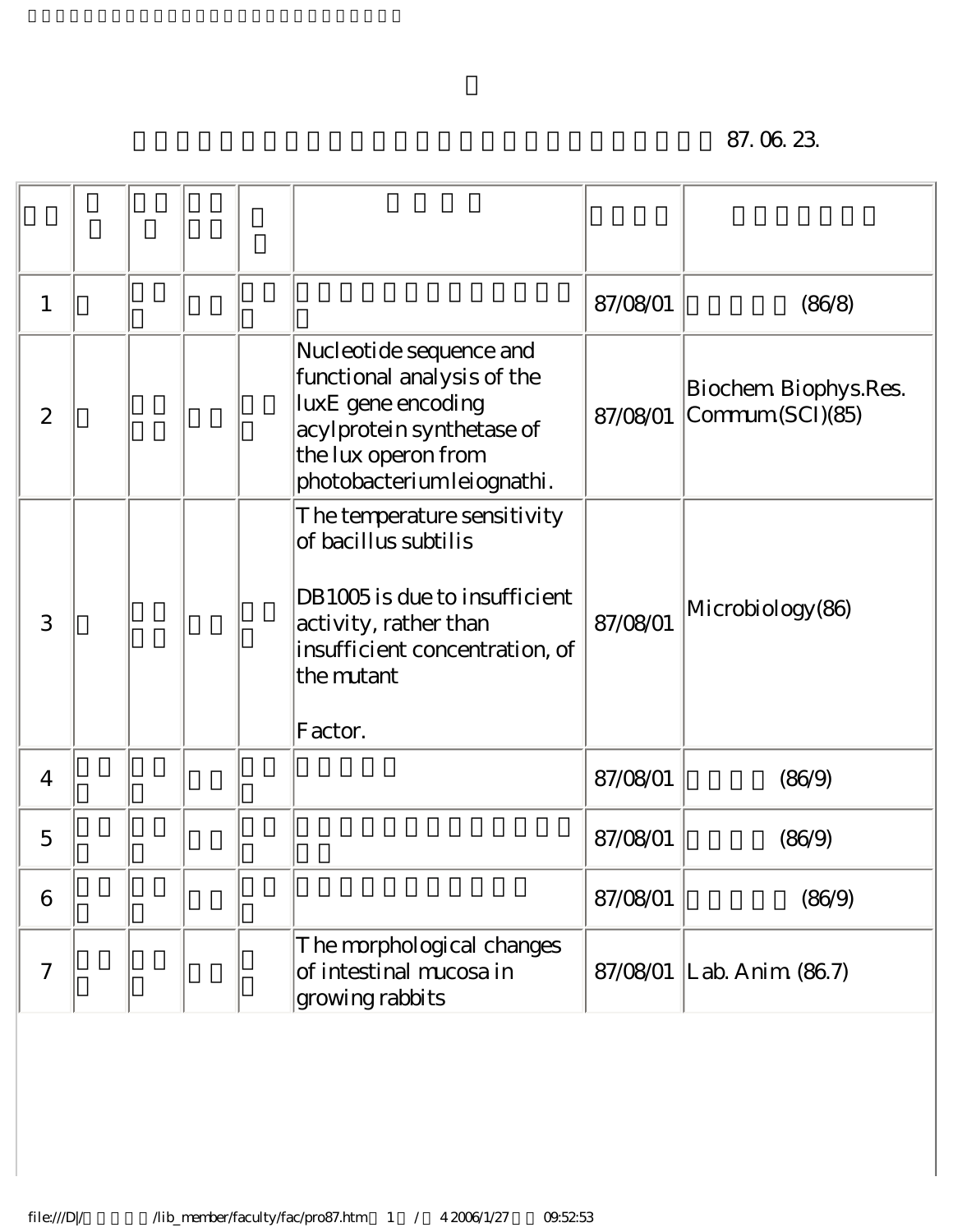| 8  |  | GIS Model-Based spatial<br>Analysis of Forest Stand<br>Structure and Volume<br>Estimation                  | 87/08/01 | J.Exp.Forest of NCHU(<br>)(85)                    |
|----|--|------------------------------------------------------------------------------------------------------------|----------|---------------------------------------------------|
| 9  |  |                                                                                                            | 87/08/01 | (86/9)                                            |
| 10 |  |                                                                                                            | 87/08/01 | (85/12)                                           |
| 11 |  |                                                                                                            | 87/08/01 | (86/6)                                            |
| 12 |  |                                                                                                            | 87/08/01 | (86/2)                                            |
| 13 |  |                                                                                                            | 87/08/01 | (86/9)                                            |
| 14 |  |                                                                                                            | 87/08/01 | (85/6)                                            |
| 15 |  |                                                                                                            | 87/08/01 | (85/12)                                           |
| 16 |  |                                                                                                            | 87/08/01 | (86)                                              |
| 17 |  |                                                                                                            | 87/08/01 | (86/6)                                            |
| 18 |  | Spatial reasoning and<br>similarity retrieval for Image<br>database systems based on<br>RS-2ings.          | 87/08/01 | Pattern Recognition<br>(85/12)                    |
| 19 |  | Nonparametric multiple<br>change point estimators.                                                         | 87/08/01 | Statist. Probab. Lett. (85)                       |
| 20 |  | Non-uniform recovery of<br>vortex breakdown over delta<br>wing in response to blowing<br>along vortex core | 87/08/01 | Experiments in Fluids,<br>Germany, Berlin (85/11) |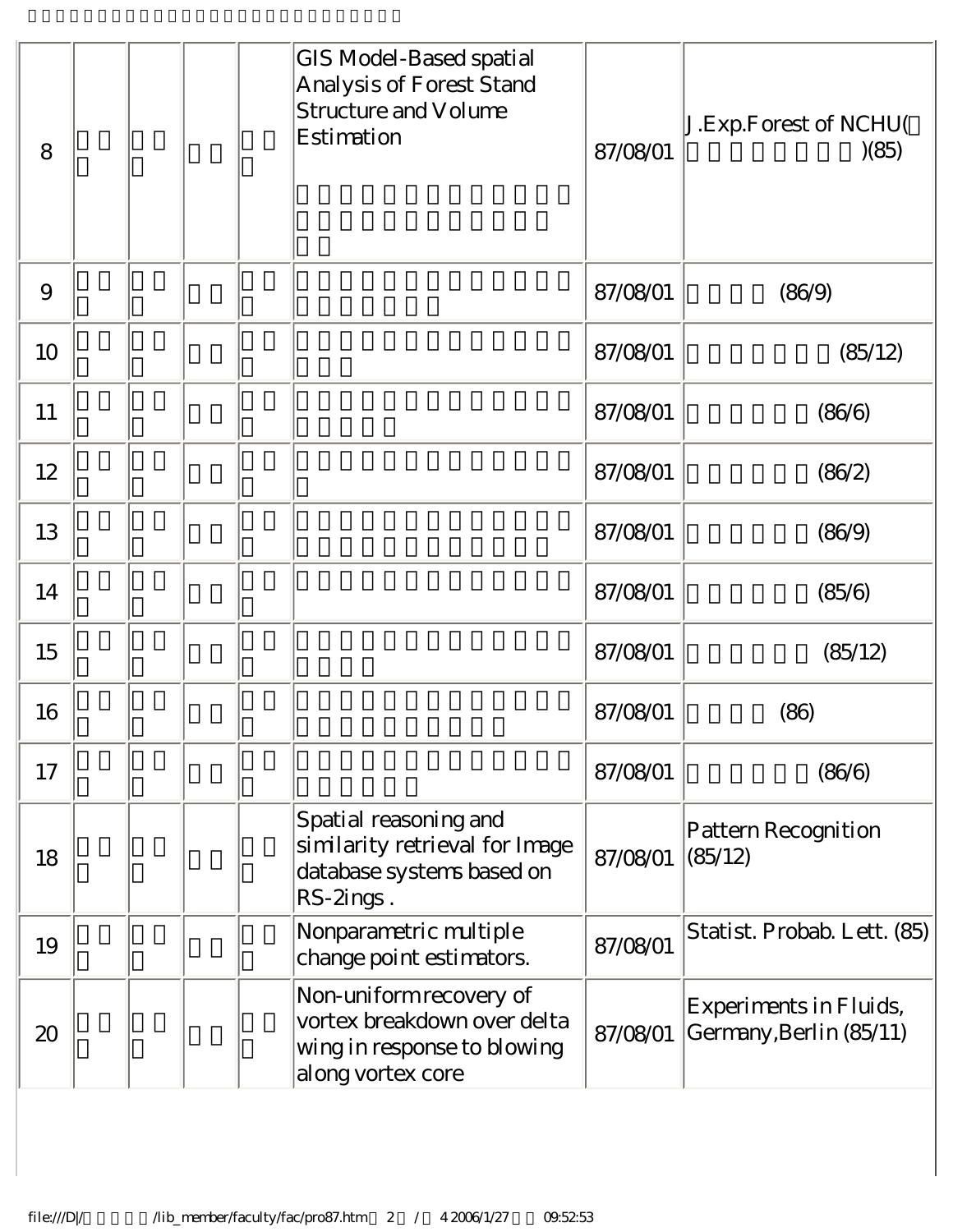| 21 |  | Impedance control with on-<br>line neural network<br>compensator for dual-arm<br>robots.                                             | 87/08/01 | Journal of Intelligent<br>and Robotic Systems<br>(86/1)                 |
|----|--|--------------------------------------------------------------------------------------------------------------------------------------|----------|-------------------------------------------------------------------------|
| 22 |  | Unsteady pressure<br>measurements for parallel<br>vortex-airfoil interaction at<br>low speed                                         | 87/08/01 | Journal of Aircraft<br>(86/5)                                           |
| 23 |  | Unsteady turbulent flow past<br>solid fence                                                                                          | 87/08/01 | Journal of Hydraulic<br>Engineering, ASCE<br>(86/6)                     |
| 24 |  | Use of stress waves for<br>determining the depth of<br>surface-opening cracks in<br>concrete structures                              | 87/08/01 | Materials Journal,ACI<br>(85/9)                                         |
| 25 |  | Rectangular patch resonator<br>with laminated ground plane                                                                           |          | <b>IEEE Trans. Antennas</b><br>87/08/01 Propagat. (84/12)               |
| 26 |  | Characterization of the ino-<br>plated tin on AISI 304<br>stainless steel by energy<br>filtering transmission<br>electron microscopy | 87/08/01 | J.Vac.Sci. Technol. (86.7)                                              |
| 27 |  |                                                                                                                                      | 87/08/01 | (86/9)                                                                  |
| 28 |  |                                                                                                                                      | 87/08/01 | (86/9)                                                                  |
| 29 |  |                                                                                                                                      | 87/08/01 | (86)                                                                    |
| 30 |  | Maximumlikelihood<br>estimation of a GARCH-<br>Stable model                                                                          | 87/08/01 | The Journal of Applied<br>Econometrics, John<br>Wiley & Sons. Ltd. (84) |
| 31 |  |                                                                                                                                      | 87/08/01 | (84/1)                                                                  |